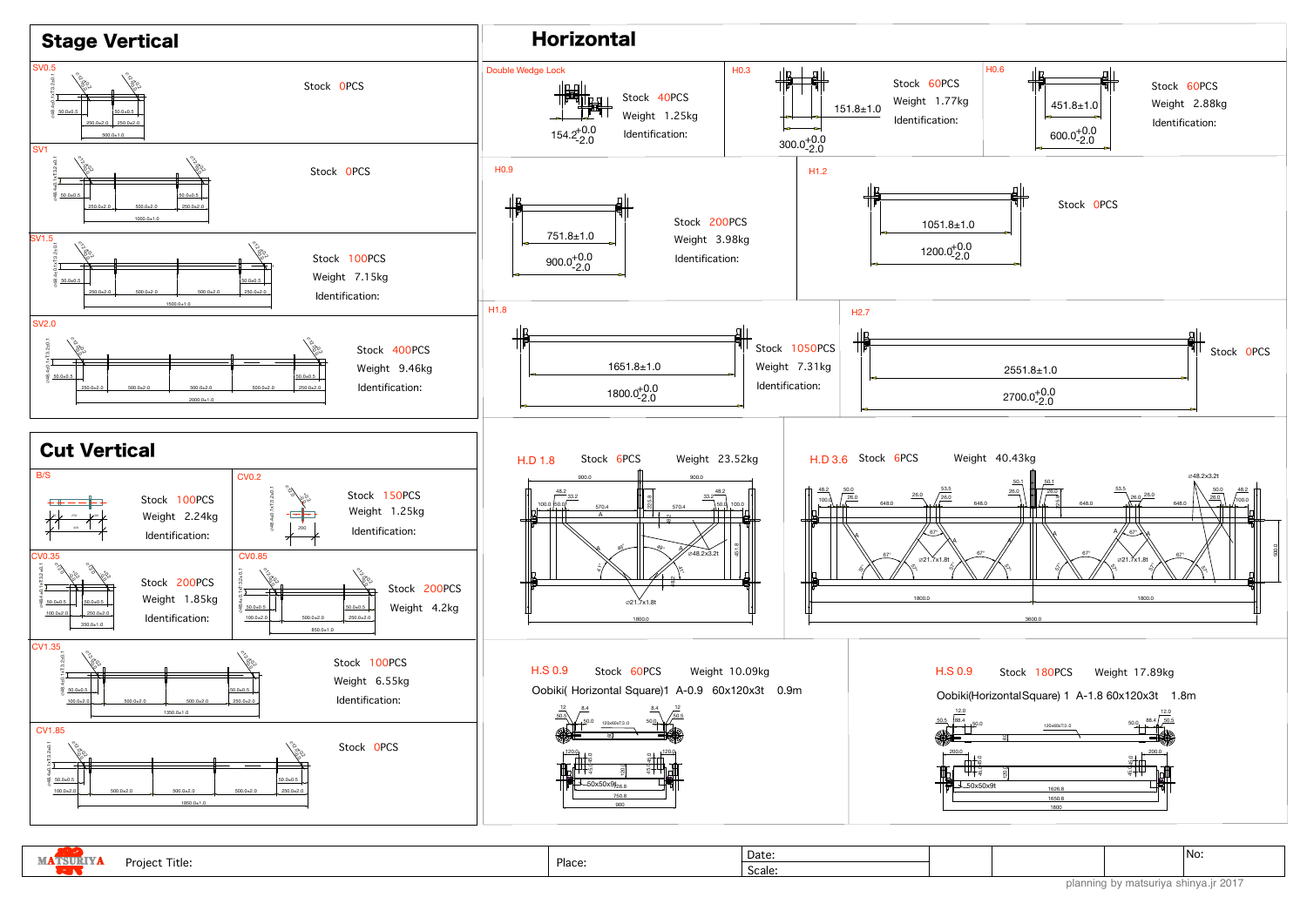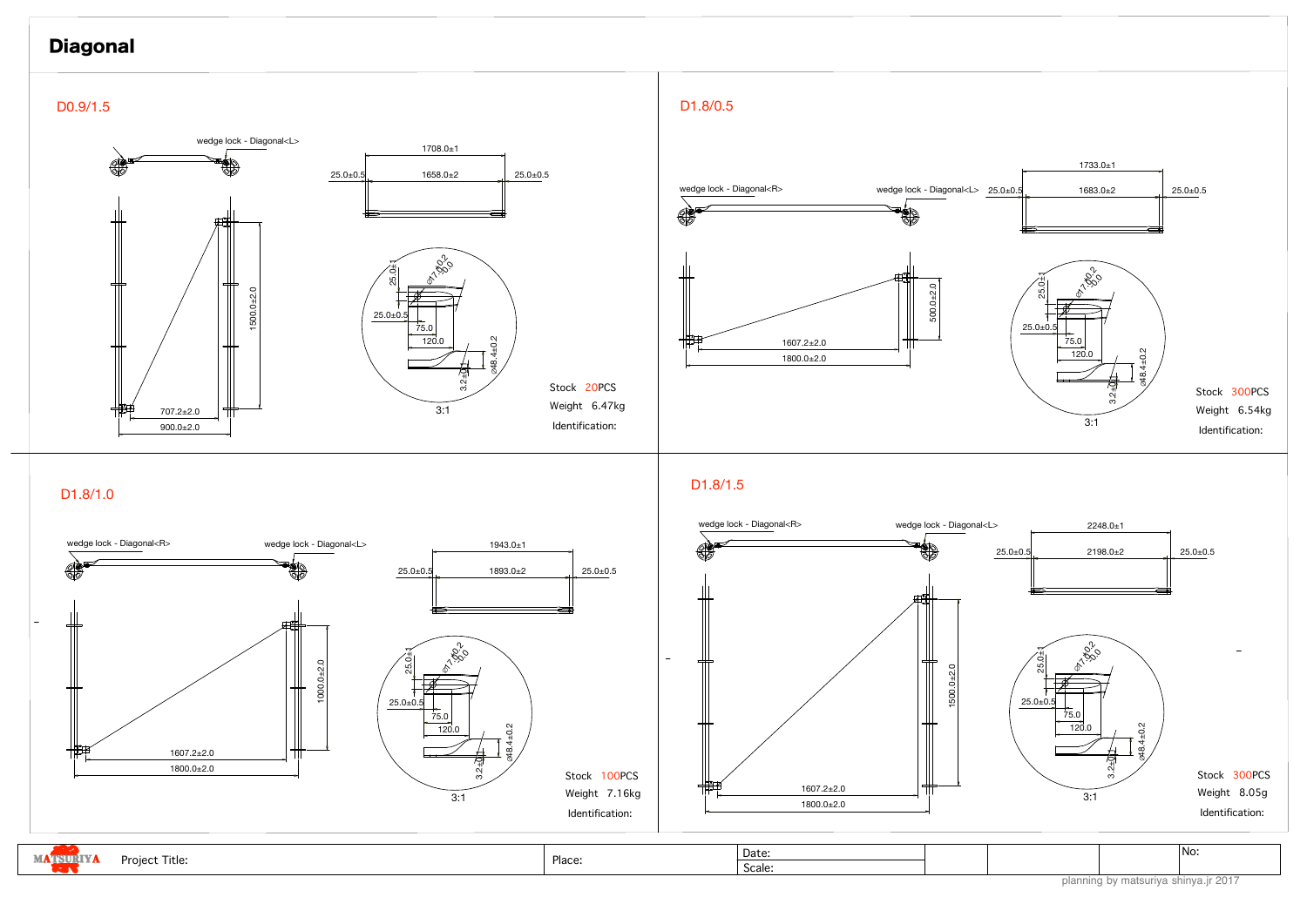planning by matsuriya shinya.jr 2017

| <b>Level Diagonal</b> |                                  |              |
|-----------------------|----------------------------------|--------------|
| LD1.8                 |                                  | <b>LD0.9</b> |
|                       |                                  |              |
|                       |                                  |              |
|                       |                                  |              |
|                       | Stock 80PCS                      |              |
|                       | Weight 7.16kg<br>Identification: |              |
|                       |                                  |              |

Stock 20PCS Weight 7.16kg Identification:



| <b>Joint Pin</b>                                                                                               | <b>U-Clip</b>                                    | <b>U-HeadJACK</b>                               | Movable<br><b>Ring Coupler</b>                  | <b>Base Beam</b>                                                                                                                                                                                                                                                                                                                                                                                                                                                                                                                                                                                                                                                                                                                                                                   |       |
|----------------------------------------------------------------------------------------------------------------|--------------------------------------------------|-------------------------------------------------|-------------------------------------------------|------------------------------------------------------------------------------------------------------------------------------------------------------------------------------------------------------------------------------------------------------------------------------------------------------------------------------------------------------------------------------------------------------------------------------------------------------------------------------------------------------------------------------------------------------------------------------------------------------------------------------------------------------------------------------------------------------------------------------------------------------------------------------------|-------|
| J <sub>P</sub><br>$4 - 912.0_{-0.0}^{+0.2}$ #R<br>100.0<br>100.0±1.0<br>100.0<br>$40.5 + 0.2$<br>$300.0 + 1.0$ | <b>UC</b>                                        | <b>UH</b>                                       | <b>MR</b>                                       | <b>BB</b><br>DESIGN CALCULATION SHEET<br>llowable uniform load of base beam<br>beck Base Beam 2.4mLa 1.8m<br>$\frac{\text{Base beam}}{\text{200x161nm 2.4nl}}$<br>.<br>Sectional reporties of Rase Reg<br>ctional Medulus (Z)<br>Manuet of Inettia (1) =<br>1360 cm<br>$- 16.55$ $cm3$<br>Sectional Area (A)<br>- 200000 Мра<br>Flastic Modulus (F)<br>Extra Motors (Ey) = $255$ Mpa<br>$\frac{1}{255}$ Mpa<br>$\frac{1}{255}$ Mpa<br>$\frac{1}{255}$ Mpa<br>$\frac{1}{255}$ Mpa<br>$\frac{1}{255}$ Mpa<br>$\frac{1}{255}$ Mpa<br>$\frac{1}{255}$<br>Honokla Manuet (KN.es<br>$M_4 = f_0 * Z = 213$ Mps * 116 cm <sup>3</sup> = 26838 N-m<br>$\vee$ M = (WL <sup>2</sup> )/E for simple support beam                                                                               | 樓梯鎖扣- |
| Stock 400PCS<br>Weight 0.85kg<br>Identification:                                                               | Stock 200PCS<br>Weight 0.12kg<br>Identification: | Stock 12PCS<br>Weight 4.64kg<br>Identification: | Stock 60PCS<br>Weight 1.04kg<br>Identification: | $W_{m} = (8 * M_{n}) L^{3} = (8 * 26838 N_{m} / 1.8^{2} = 66267 N_{0}$<br>Allowable Shear (SDC)<br>$V_a = f_a + A = 142$ Mps * 16:55 cm <sup>3</sup> = 235010 N<br>$\because$ V = WL2 for simple support beam<br>: $W_{\rm eff} = (2^{\circ} \text{ V}_0)(1 = (2^{\circ} \cdot 235000 \text{ N}) / 1.8 \text{m} = 261122 \text{ N/s}$<br>Stock 8PCS<br>Allowable Deflection (mm):<br>$4. - 1.360 - 1800$ mm * 360 - 5 mm<br>$\cdot$ $z=$ SWL*(384EI) for simple support beam<br>: We = (384* 5, "ED(3L*) = (384*5 mm *200000 Mps *1260*10*mm*) / (5*1800*)<br>Weight 42.70kg<br>$W_0 = 92181 N/m$<br>Compare with $W_{\rm ad}$ , $W_{\rm ad}$ , $W_{\rm ab}$ the min. is $W_{\rm ad}$<br>. Allowable uniform lead is controlled by W.<br>$X = W_1 = 66267$ N in<br>Identification: |       |
| <b>MATSURIYA</b><br>Project Title:<br><b>CENT</b>                                                              |                                                  |                                                 | Place:                                          | Date:<br>Scale:                                                                                                                                                                                                                                                                                                                                                                                                                                                                                                                                                                                                                                                                                                                                                                    |       |